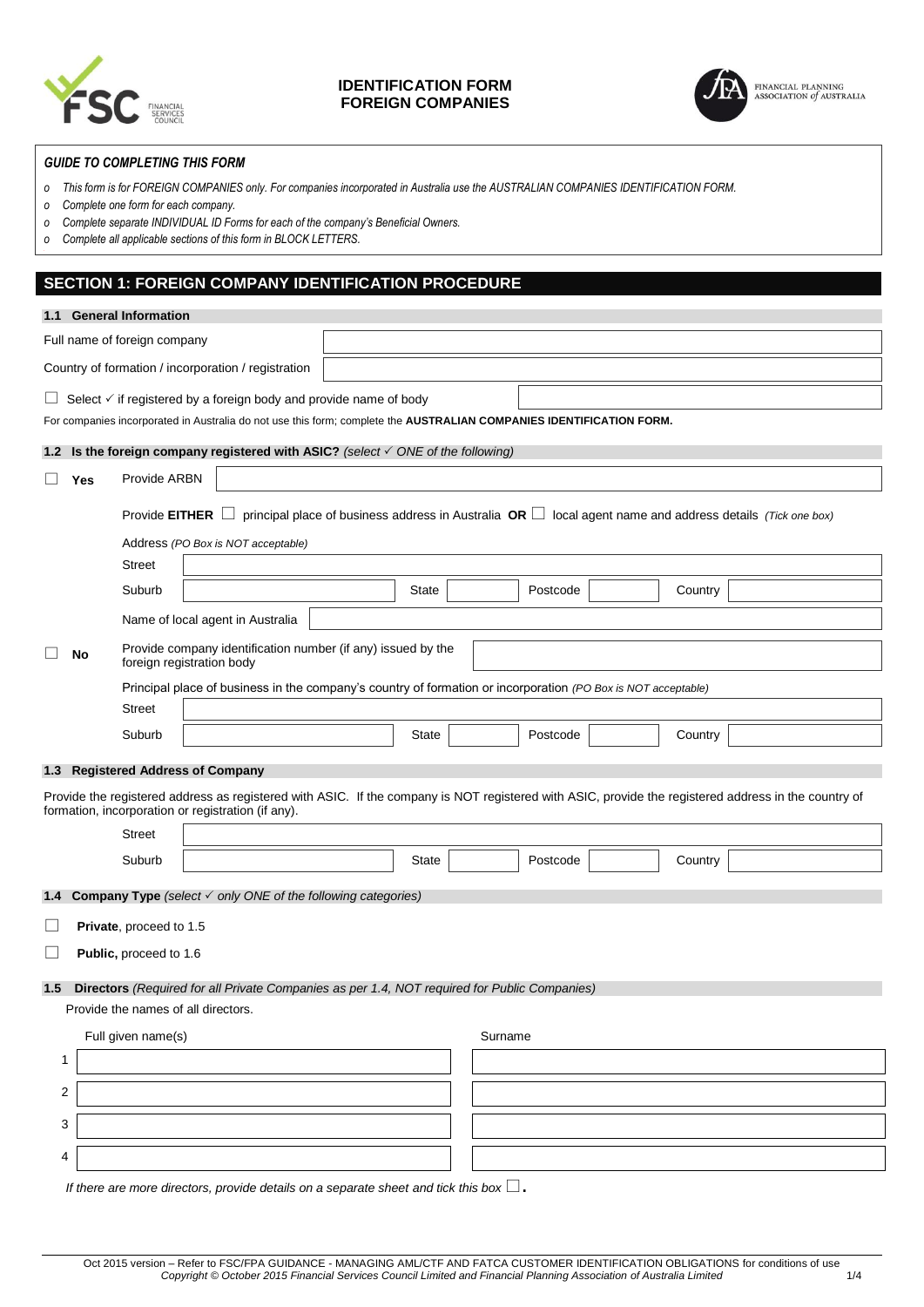### **IDENTIFICATION FORM FORM FORM FOREIGN COMPANIES**

|        |                                                                          | 1.6 Listing and Regulatory Details (select $\checkmark$ any of the following categories if applicable)                                                                                                                                                                                                                                                    |                             |
|--------|--------------------------------------------------------------------------|-----------------------------------------------------------------------------------------------------------------------------------------------------------------------------------------------------------------------------------------------------------------------------------------------------------------------------------------------------------|-----------------------------|
| $\Box$ | Name of market / disclosure regime                                       | <b>Public Listed</b> (companies that are subject to disclosure requirements that ensure transparency of Beneficial<br>Ownership comparable to similar public listing requirements in Australia. Refers to listing on a financial market that<br>by stock exchange rules, law or enforceable means promotes transparency of beneficial owner information.) | Proceed to Section 2        |
|        | Country                                                                  |                                                                                                                                                                                                                                                                                                                                                           |                             |
| $\Box$ | Australian company that is listed on a financial market such as the ASX) | Majority Owned Subsidiary of an Australian Public Listed company (companies that are majority owned by an                                                                                                                                                                                                                                                 | <b>Proceed to Section 2</b> |
|        | Australian listed company name                                           |                                                                                                                                                                                                                                                                                                                                                           |                             |
|        | Name of market / exchange                                                |                                                                                                                                                                                                                                                                                                                                                           |                             |
| $\Box$ | Licensees).                                                              | Regulated in Australia (subject to the supervision of an Australian Commonwealth, State or Territory statutory<br>regulator beyond that provided by ASIC as a company registration body. Examples include Australian Financial<br>Services Licensees (AFSL); Australian Credit Licensees (ACL); or Registrable Superannuation Entity (RSE)                | Proceed to Section 2        |
|        | Regulator name                                                           |                                                                                                                                                                                                                                                                                                                                                           |                             |
|        | Licence details (e.g. AFSL, ACL, RSE)                                    |                                                                                                                                                                                                                                                                                                                                                           |                             |
| 1.7    | <b>Beneficial Ownership</b>                                              |                                                                                                                                                                                                                                                                                                                                                           |                             |

*To be completed for all companies that are not Public Listed companies, majority owned by an Australian Public Listed company or companies regulated in Australia as per 1.6*

Are there any individuals who ultimately own 25% or more of the company's issued share capital (through direct or indirect shareholdings)?

Yes  $\Box$  (Complete 1.7.1) No  $\Box$  (Complete 1.7.2)

# **1.7.1 Shareholder Beneficial Owners**

Provide the names of the individuals who ultimately own 25% or more of the company's issued share capital (through direct or indirect shareholdings). **Complete separate individual customer ID Forms for each of these individuals.**

| Full given name(s) | Surname |
|--------------------|---------|
|                    |         |
|                    |         |
|                    |         |
|                    |         |
|                    |         |
|                    |         |
|                    |         |

*If beneficial owner name/s are provided above, proceed to section 2.*

# **1.7.2 Other Beneficial Owners**

If there are no individuals who meet the requirement of 1.7.1, provide the names of the individuals who directly or indirectly control\* the company.

\* includes exercising control through the capacity to determine decisions about financial or operating policies; or by means of trusts, agreements, arrangements, understanding & practices; voting rights of 25% or more; or power of veto. If no such person can be identified then the most senior managing official/s of the company (such as the managing director or directors who are authorised to sign on the company's behalf).

#### **Complete separate individual customer ID Forms for each of these individuals.**

| Full given name(s)               | Surname                                                                                                                                                                                                                           | Role (such as Managing Director) |
|----------------------------------|-----------------------------------------------------------------------------------------------------------------------------------------------------------------------------------------------------------------------------------|----------------------------------|
|                                  |                                                                                                                                                                                                                                   |                                  |
|                                  |                                                                                                                                                                                                                                   |                                  |
| $\cdots$<br>$\sim$ $\sim$ $\sim$ | $\mathbf{r}$ , and the contract of the contract of the contract of the contract of the contract of the contract of the contract of the contract of the contract of the contract of the contract of the contract of the contract o |                                  |

*If there are more Beneficial Owners, provide details on a separate sheet and tick this box*  $\Box$ .

Oct 2015 version – Refer to FSC/FPA GUIDANCE - MANAGING AML/CTF AND FATCA CUSTOMER IDENTIFICATION OBLIGATIONS for conditions of use *Copyright © October 2015 Financial Services Council Limited and Financial Planning Association of Australia Limited*

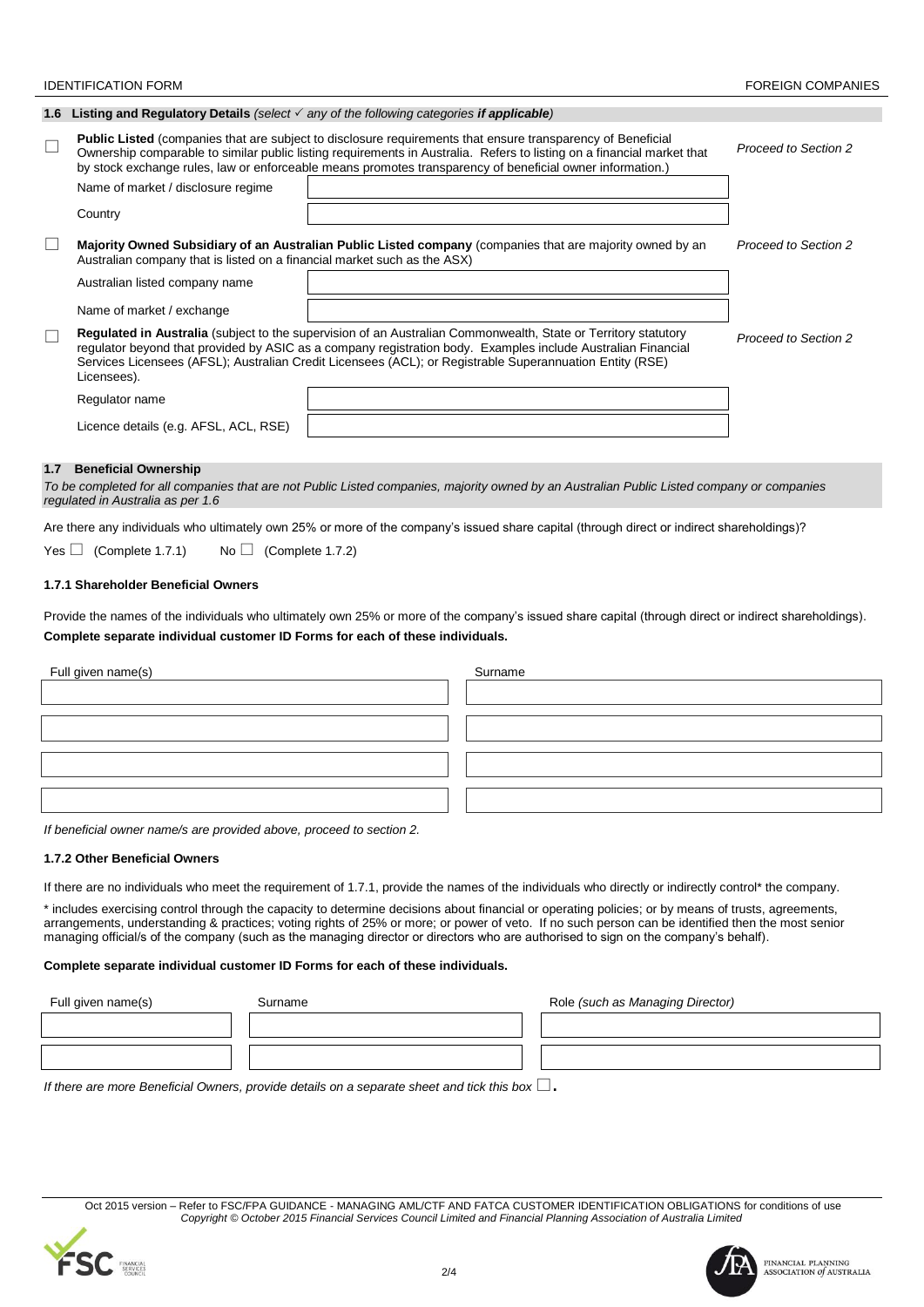| SECTION 2: FATCA INFORMATION (US FOREIGN ACCOUNT TAX COMPLIANCE ACT)                                                                                                                                                                                                                                                                                                                                                                                                                                                            |  |  |  |  |  |
|---------------------------------------------------------------------------------------------------------------------------------------------------------------------------------------------------------------------------------------------------------------------------------------------------------------------------------------------------------------------------------------------------------------------------------------------------------------------------------------------------------------------------------|--|--|--|--|--|
| <b>2.1 FATCA Status</b> (select $\checkmark$ only ONE of the following categories and provide the information requested)                                                                                                                                                                                                                                                                                                                                                                                                        |  |  |  |  |  |
| <b>United States Company</b> (A company created in the US, established under the laws of the US or a US taxpayer)                                                                                                                                                                                                                                                                                                                                                                                                               |  |  |  |  |  |
| Provide the company's US Taxpayer Identification Number (TIN)                                                                                                                                                                                                                                                                                                                                                                                                                                                                   |  |  |  |  |  |
| Is the company an exempt payee for US tax purposes?<br>$No \Box$<br>Yes $\mathrel{\sqcup}$                                                                                                                                                                                                                                                                                                                                                                                                                                      |  |  |  |  |  |
| If the company is an exempt payee, provide its exemption code                                                                                                                                                                                                                                                                                                                                                                                                                                                                   |  |  |  |  |  |
| If the company is a US Company section 2 is now complete, proceed to section 3.                                                                                                                                                                                                                                                                                                                                                                                                                                                 |  |  |  |  |  |
| <b>Financial Institution</b> (A custodial or depository institution, an investment entity or a specified insurance company for FATCA purposes)                                                                                                                                                                                                                                                                                                                                                                                  |  |  |  |  |  |
| Provide the company's Global Intermediary Identification Number (GIIN), if applicable                                                                                                                                                                                                                                                                                                                                                                                                                                           |  |  |  |  |  |
| If the company is a Financial Institution but does not have a GIIN, provide its FATCA status (select $\checkmark$ ONE of the following statuses)<br>Deemed Compliant Financial Institution<br><b>Excepted Financial Institution</b><br><b>Exempt Beneficial Owner</b><br>ш<br>Non Reporting IGA Financial Institution<br>Nonparticipating Financial Institution<br>Other (describe the FATCA status in the box provided)<br>If the company is a Financial Institution section 2 is now complete, proceed to section 3.          |  |  |  |  |  |
| Non-Financial Public Listed Company (Public listed companies as per 1.6 that are not Financial Institutions as described above)<br>If the company is a Public Listed Company, section 2 is now complete, proceed to section 3.                                                                                                                                                                                                                                                                                                  |  |  |  |  |  |
| Non-Financial Private Company or an unlisted public company that are not Financial Institutions as described above                                                                                                                                                                                                                                                                                                                                                                                                              |  |  |  |  |  |
| Are any of the Company's Beneficial Owners US citizens or residents of the US for tax purposes<br>Yes $\Box$<br>No $\square$                                                                                                                                                                                                                                                                                                                                                                                                    |  |  |  |  |  |
| If yes, provide an individual ID Form for this Beneficial Owner, including their US Taxpayer Identification Number (TIN), unless already<br>provided in part of 1.7 of this form.                                                                                                                                                                                                                                                                                                                                               |  |  |  |  |  |
| <b>SECTION 3: FOREIGN COMPANY VERIFICATION PROCEDURE</b>                                                                                                                                                                                                                                                                                                                                                                                                                                                                        |  |  |  |  |  |
| Identification documentation is to be provided to verify the information listed in one of the verification procedure described below (either the standard<br>verification procedure for companies registered with ASIC, the standard verification procedure for companies not registered with ASIC or the simplified<br>verification procedure for Public Listed companies, Majority Owned Subsidiaries of Australian Public Listed companies or companies regulated in<br>Australia as described in section 1.6 of this form). |  |  |  |  |  |

# *Standard verification procedure for Foreign Companies registered with ASIC*

*Information to be verified:*

o *The full name of the company as registered by ASIC* 

o *The ARBN issued to the company*

|  |  |  |  | Whether it is registered by a foreign registration body and if so, whether it is registered as a private or public company. |
|--|--|--|--|-----------------------------------------------------------------------------------------------------------------------------|
|--|--|--|--|-----------------------------------------------------------------------------------------------------------------------------|

| Tick $\checkmark$ | <b>Verification options</b> (select one of the following options used to verify the Company)                                                                                                                        |
|-------------------|---------------------------------------------------------------------------------------------------------------------------------------------------------------------------------------------------------------------|
|                   | Perform a search of the relevant ASIC database.                                                                                                                                                                     |
|                   | Perform a search of the relevant foreign registration body.                                                                                                                                                         |
| ш                 | If the ASIC or foreign registration body database is not reasonably available, an original or certified copy of the certification of registration<br>issued by ASIC or by the relevant foreign registration body. * |

Oct 2015 version – Refer to FSC/FPA GUIDANCE - MANAGING AML/CTF AND FATCA CUSTOMER IDENTIFICATION OBLIGATIONS for conditions of use<br>Copyright © October 2015 Financial Services Council Limited and Financial Planning Associa





FINANCIAL PLANNING ASSOCIATION  $\mathit{of}$  australia